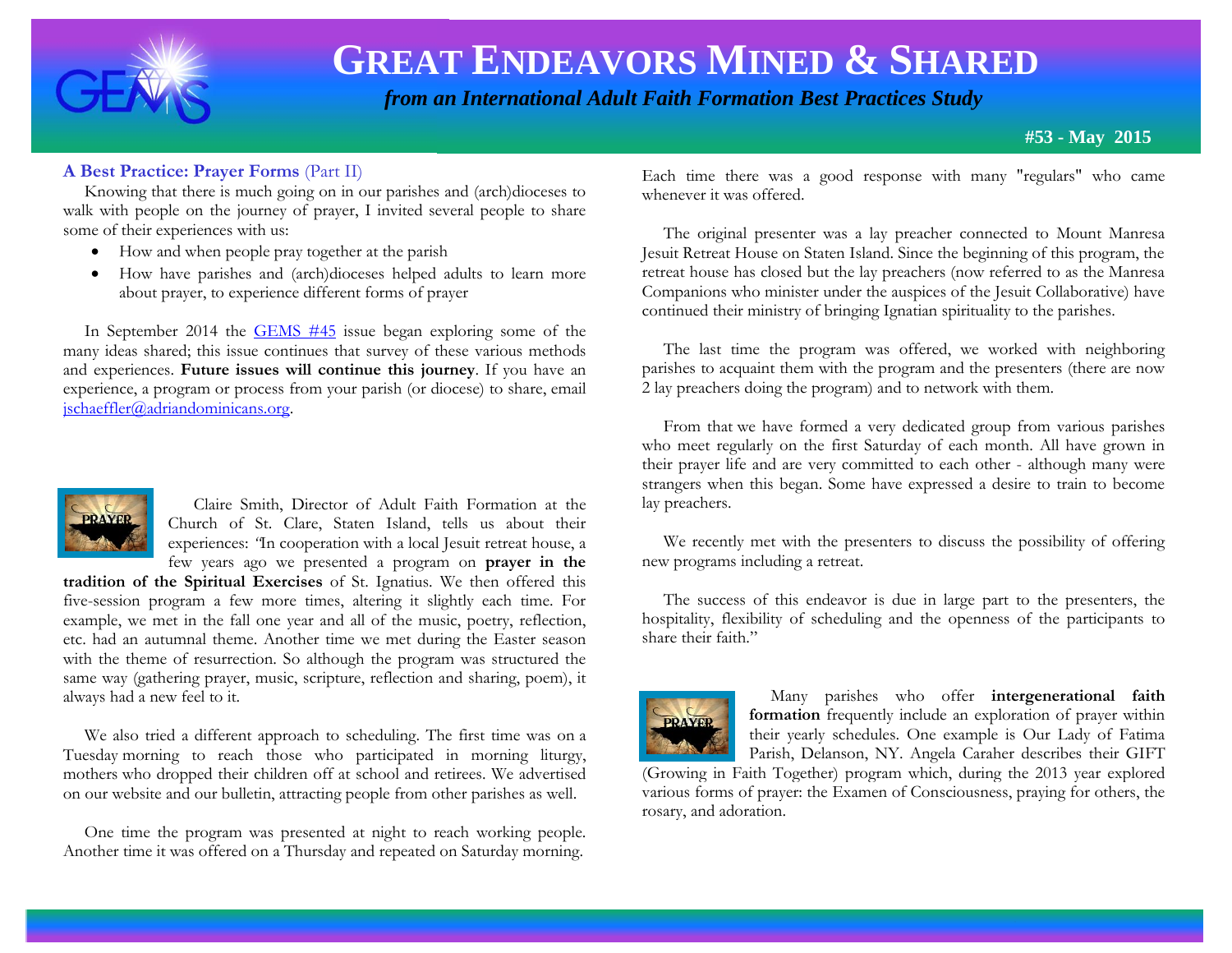

Mary Ann Keiner, Director of Adult Formation at Our Lady of Grace Parish, Noblesville, IN, shared two of their intentional endeavors. "One thing we do is have **Evening Prayer** every night at 7:00. All groups that are meeting that night are strongly encouraged to

use Evening Prayer as the opening prayer for their meeting. On Thursdays during Lent and Advent, Evening Prayer is sung and one Thursday during each season, Taize prayer is used.

 For a women's Lenten retreat, one morning breakout session centered on how our image of God impacts our relationship with God. The afternoon breakouts included: Praying with Scripture, Praying with beads, Praying with our bodies, Praying through writing, Praying with art and Praying with music. These sessions were each led by people who pray with these various forms.



Tony Merenda, from St. Mary Parish, Grafton, MA, shares a practice that is meaningful and helpful for many: "We have a prayer service the first week of each month. This prayer service is an

extension of a **Prayer Line Ministry** in which prayer intentions are collected through our specifically-designated website, from emails, or verbal requests received from parishioners. The ministry is 40 people strong. As prayer intentions are received, they are published for everyone in the ministry. It is sent out as an email; people who do not have internet access are called with the intentions requesting them to pray for those on the list. [\(www.theessentialmission.com/PrayerLine.html\)](http://www.theessentialmission.com/PrayerLine.html)

 The prayer service itself revolves around the Liturgy of the Hours, having been adapted to include three to four songs throughout the service. The songs change from month to month, based on the saint of the day or celebration of the liturgical year (e.g. Marian songs during the month of May).

 The service is always evolving and has included Taize music, a reflection based on the reading found within the Liturgy of the Hours or time for quiet reflection. What does remain constant is:

- the Liturgy of the Hours
- Songs of praise
- A reading of the prayer intentions during the 'Intercession section of the Liturgy of Hours'
- Time for participants to add their own intentions"



Tom Sauline, religious education consultant in the diocese of Youngstown Office of Religious Education, shared his experience of praying **Lectio Divina** with about 60 people, mostly young adults in their 20's, in Theology on Tap sessions, a McDonald's restaurant, as well as in parish adult faith formation sessions, and a campus ministry session. Tom's experience was that participants responded favorably to the prayer experience indicating that *Lectio Divina* can have a positive impact on spirituality, Christian discipleship, participation in Eucharist, and Catholic identity.

- One participant related that she felt like Jesus was talking directly to her through the Scripture passage.
- Another commented that *Lectio Divina* enriches her experience of the readings at liturgy.

 Tom designed a personal and communal guide for praying the Bible with Lectio Divina. It can be found at [www.janetschaeffler.com](http://www.janetschaeffler.com/) (click on AFF Helps).



Several years ago Bob and Kathy Ovies gave the main address, "The Blessings of Couple Prayer," at a diocesan dinner honoring married couples. The response to that talk was so

positive that they spent several months with interested couples to learn why some husbands and wives feel awkward in praying together and why other couples were comfortable praying together. Bob and Kathy then developed a six-week series, **Couple Prayer Series**, that was well received in many parishes in the archdiocese of Detroit.

 Word quickly spread throughout the country. All of the suggestions and directions for facilitators to host the program within a parish as well as a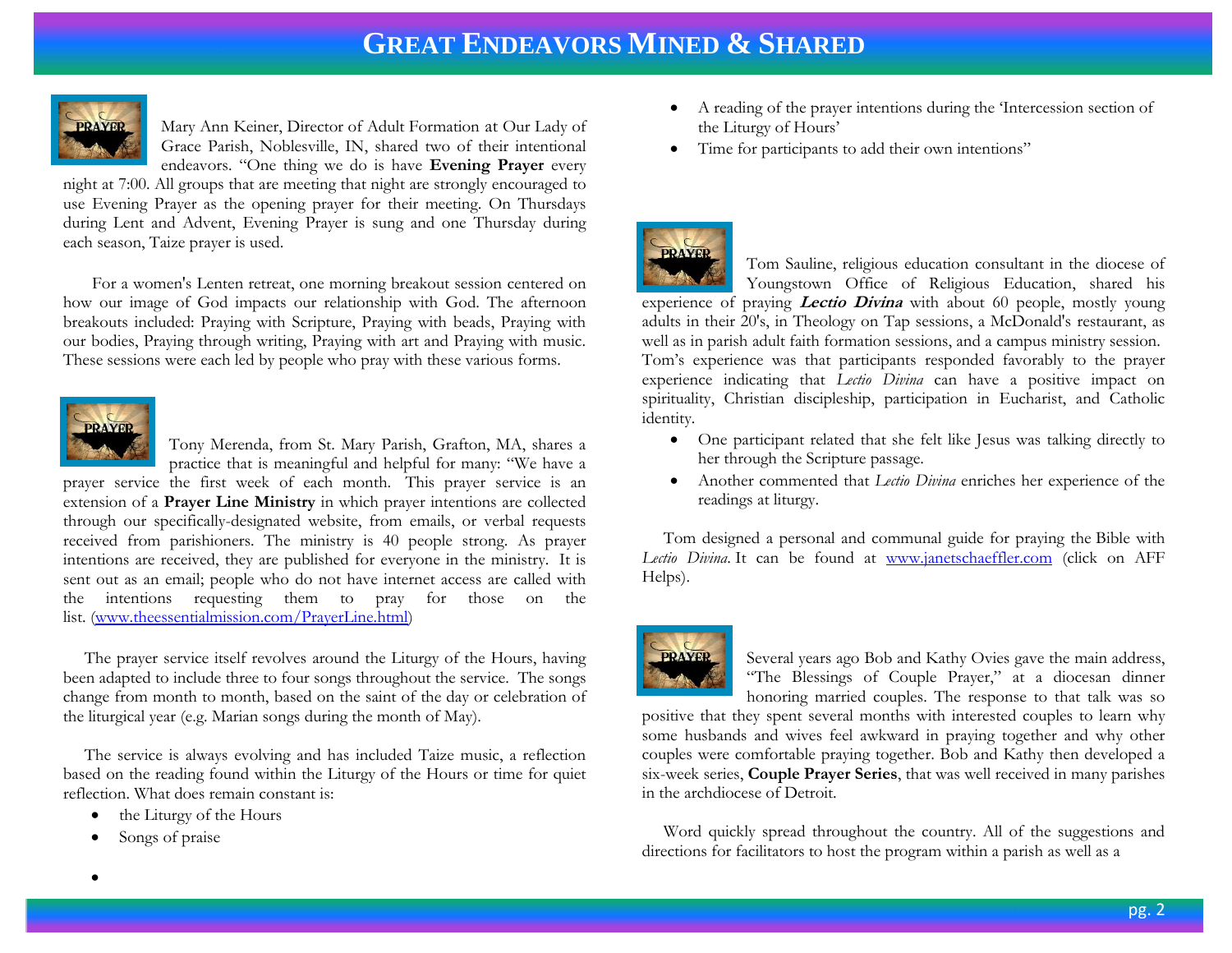Home/Small Faith Support Group package can be found at [www.coupleprayer.org.](http://www.coupleprayer.org/)



St. John Fisher Parish, Rancho Palos Verdes, CA have immersed prayer into parish life with **"The First 15."** They give the first fifteen minutes of every meeting at the

parish to prayer and reflection on one of the coming Sunday readings. After everyone has had an opportunity to share their thoughts, they conclude with intercessions – the needs on each person's mind, followed by praying the Our Father. The sharing of Scripture reflections – as well as prayer for each person's intentions and concerns – draws people together as a community.

 The Leader's Guide that has been developed and used by/at the parish can be found at [www.janetschaeffler.com](http://www.janetschaeffler.com/) (click on AFF Helps).



Christ the King Parish, Commack, NY provides several opportunities for prayer for their parishioners:

- **Taize prayer**: Suzanne Richards explains that this prayer experience [\(http://www.taize.fr/en\\_rubrique12.html\)](http://www.taize.fr/en_rubrique12.html) is offered three times throughout the year as well as in the evening on Good Friday. (For another idea with Taize prayer see [GEMS #37.](http://www.janetschaeffler.com/GEMS__37_stations_of_the_cross.pdf))
- **Morning Prayer**: This is offered during Advent and Lent. A team of parishioners are trained to lead this prayer from the church's Liturgy of the Hours. They include music (the parish organist records the hymns which are then able to be "pressed and played" on the organ). Morning Prayer is prayed prior to the 9am daily Mass. The chairs are set up "choir to choir" so the people experience the complete feel of Morning Prayer.
- Praying with...series: This seven-day "retreat" used some of the books from [Companions for the Journey Series](http://www.amazon.com/s/ref=nb_sb_ss_i_0_19?url=search-alias%3Dstripbooks&field-keywords=companions+for+the+journey+series&sprefix=companions+for+the+%2Cstripbooks%2C232), "Praying with…" Participants register and are given the book the weekend before with the specific reading assignments. The group then meets for five days (Monday to Friday) after the 9am Mass for thirty minutes.
- o Monday: the participants will have read the Introduction, Days 1 and 2.
- o Tuesday through Thursday: they read only one day
- Friday: the participants read Day 6 and Day 7

The thirty minutes together were used to listen to what surfaced for the participants as they prayed with the saint each day. The group size is limited to twenty. They have prayed with St. Dominic, St. Joan of Arc, St. John Paul II, St. Catherine of Siena, Thomas Merton and Jessica Powers. This has provided an introductory experience of being on retreat, especially with the reflections questions that are offered each day.



On a parish survey, adults indicated that they were looking to deepen their faith but not necessarily through a lecture or novena type setting. They were looking more for the "whys," the experiences and the benefits of prayer.

 With this in mind, Donna Trudell from St. Mel Parish, Dearborn Heights, MI and Susan Campbell from St. Sebastian Parish, Dearborn Heights, MI prepared a **four-week presentation encompassing history, practicalities and experiences of prayer**. (The program was created and facilitated by Donna and Susan together; it was offered in both parishes.)

 The foundation of the program was: "Prayer draws every human being toward himself, and every human being desires communion with God. Prayer is the basis and expression of the vital and personal relationship of a human person with the living and true God: 'God tirelessly calls each person to that mysterious encounter known as prayer.'" (*NDC* 5.34)

 The goal of the program was to meet people where they are at and help them to express their prayer from the person they are. The program introduced several ways of prayer over four weeks during Lent, encouraging the participants to engage and experience the many different approaches of communicating with God.